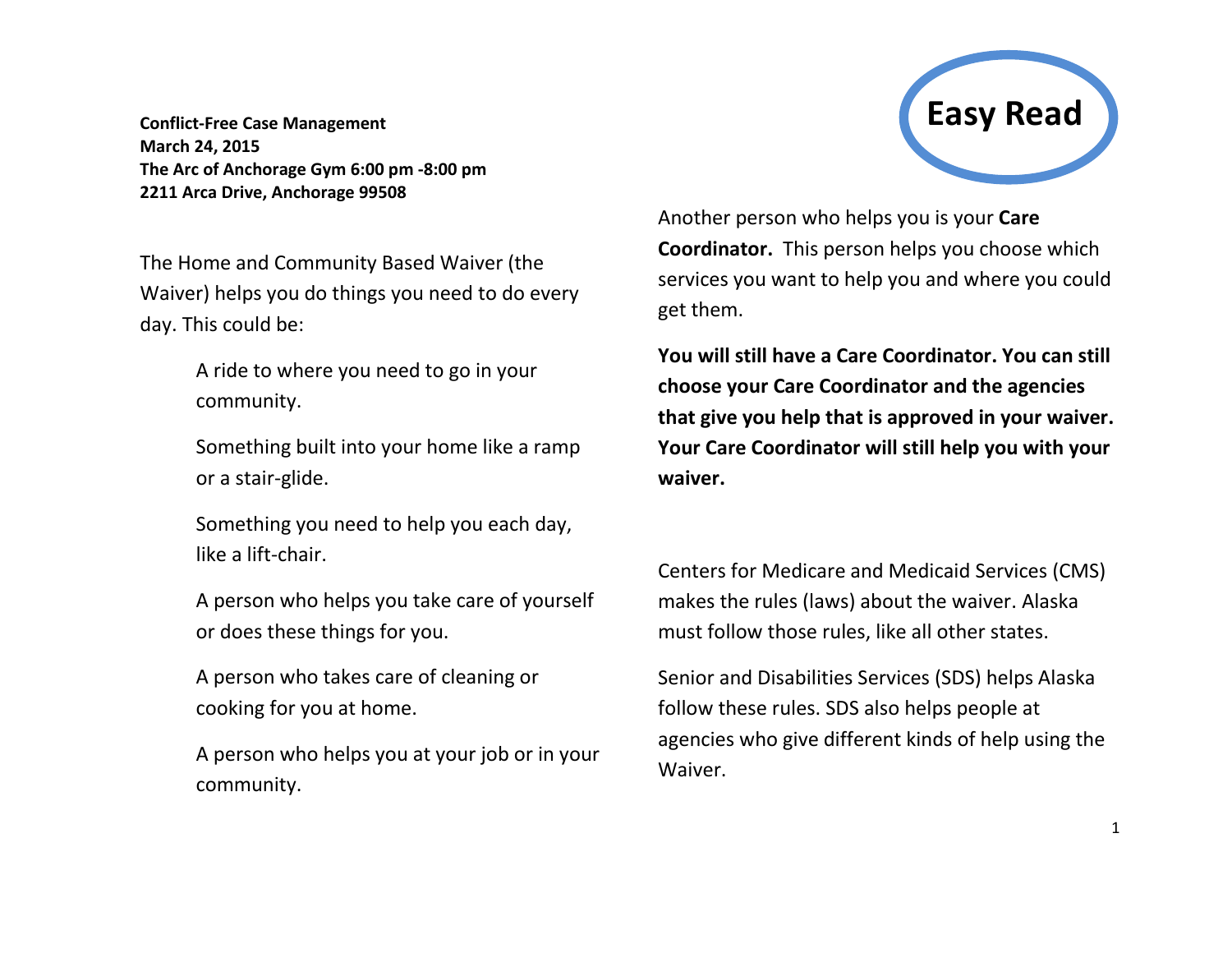## **There is a new rule from CMS.**

The new rule says you are at the center of your plan of care. You get to decide about the help you get.

The new rule says you should not feel like you have to choose help only from the place your Care Coordinator works. You should feel like you can choose help from any agency.

It says that Care Coordinators can work at an agency that only does Care Coordination.

This is because you may not feel like you could choose other kinds of help from other agencies if your Care Coordinator's agency also gives this help. It says that if there isn't any other way to have a Care Coordinator depending only on where you live, there may be an exception.

You could live in a place (rural Alaska) where there are no other Care Coordinators except at an agency that does other kinds of help too.

In order to follow this rule Alaska has to make some changes.

Senior and Disabilities Services and others who help them asked for ideas about what might work best.

They asked people who experience disabilities, people who help those with disabilities, elders, and other government agencies to think of ideas.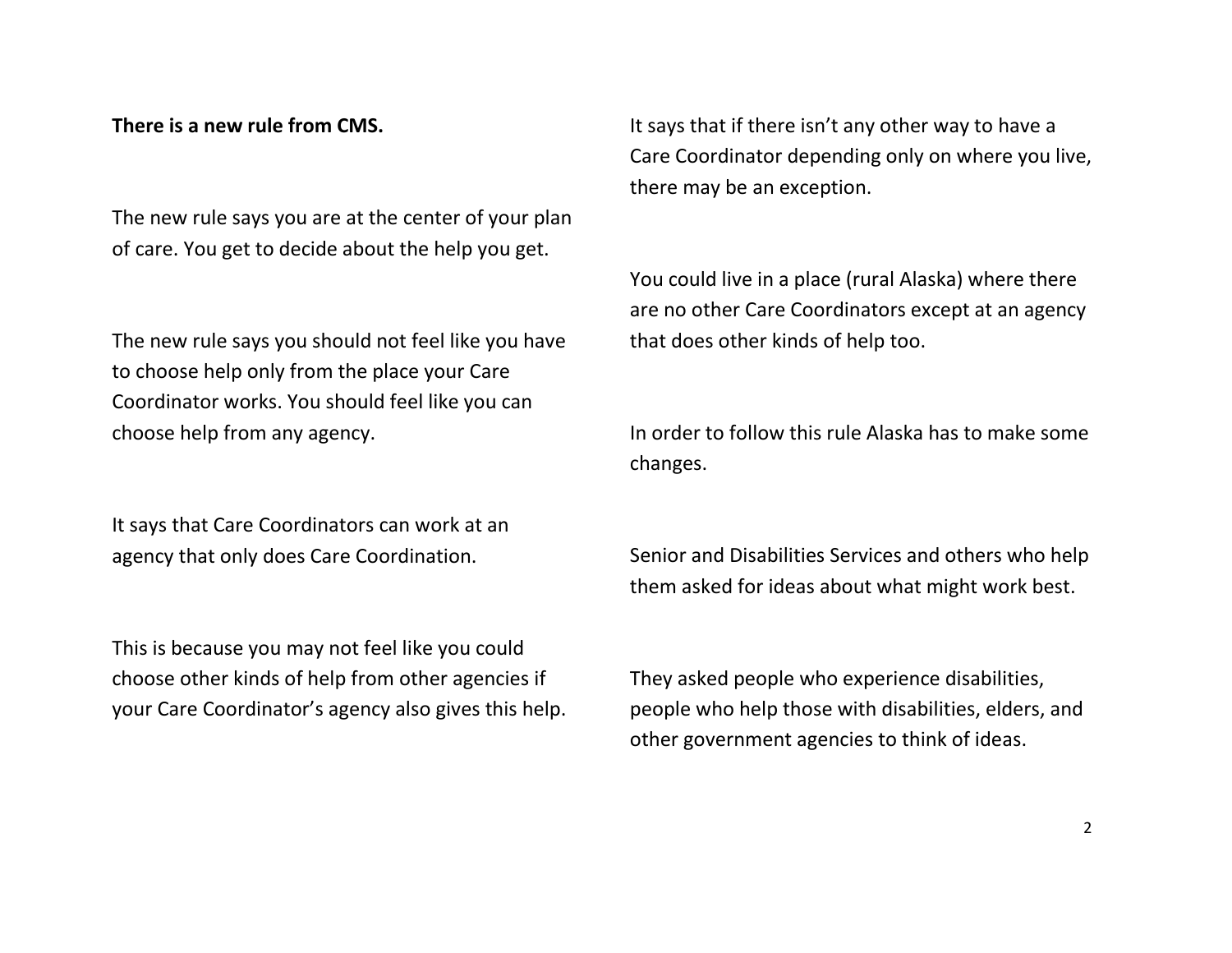They asked for what people thought of each idea.

A team worked on collecting all the ideas and writing them down. The team's name is Agnew:Beck. Another team helped them. This team is called The Alaska Mental Health Trust Authority.

First they saw that most people thought Care Coordinators might need help organizing a business because of this change.

Agnew:Beck saw that there were 4 main ideas.

**Here are the 4 ideas and what most people thought about them.**



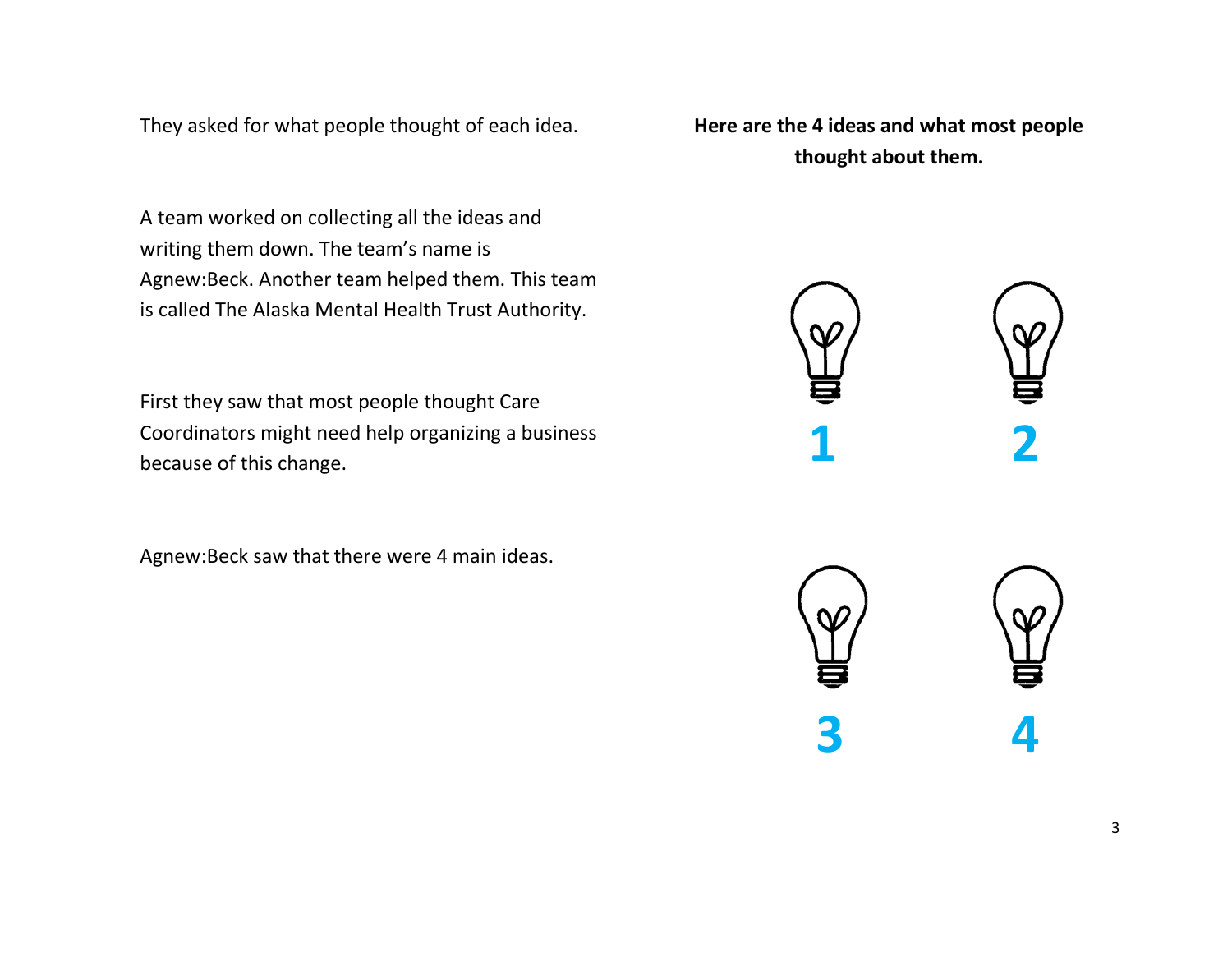

- 1. Care Coordinators could work for themselves, or for agencies that only do Care Coordination.
	- a. Most people liked this idea because it is something that is already done now and we know it works.



b. Some people did not like this idea because there might not be enough help for all Care Coordinators to

organize a business.





- 2. Make agencies in different places (regions) in Alaska. Care Coordinators would need to join a regional agency.
	- a. Some people liked this idea because it could help Care Coordinators organize

a business.

b. Most people did not like this idea because it could be too much change and Care Coordinators could not work

for themselves.

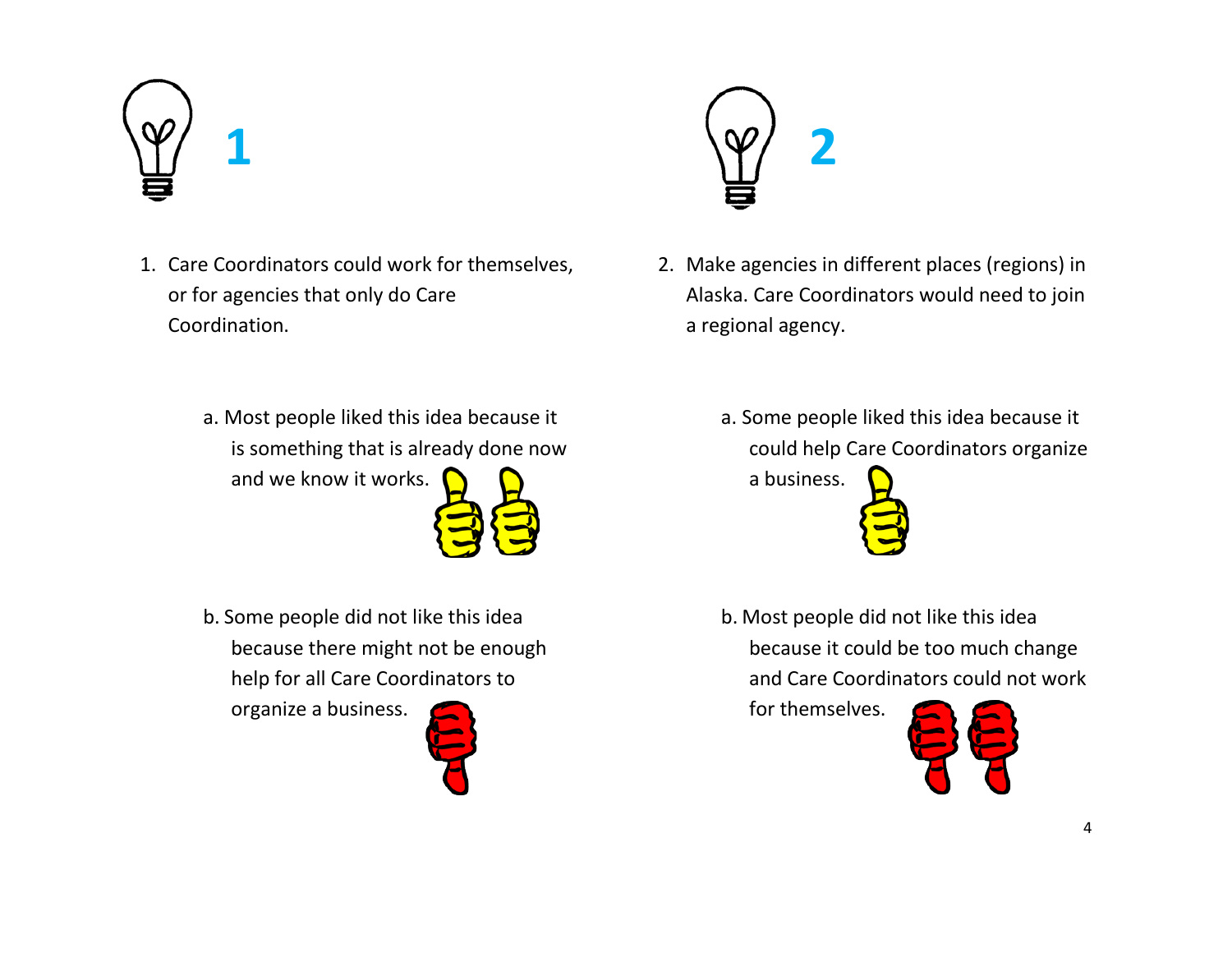- 3. Make an agency that only helps Care Coordinators organize a business.
	- a. Some people liked this idea because it could help **new** Care Coordinators organize a business.



b. Most people did not like this idea because it might not help **today's** Care Coordinators organize a business.





- 4. Make agencies that help Care Coordinators organize a business in different places (regions) in Alaska.
	- a. Most people liked this idea because it might help Care Coordinators now, and new Care Coordinators organize a business. Care Coordinators could still work for themselves or for an agency.



b. Some people did not like this idea because it might not help Care Coordinators who don't have enough people to help depending on where

they work in Alaska.